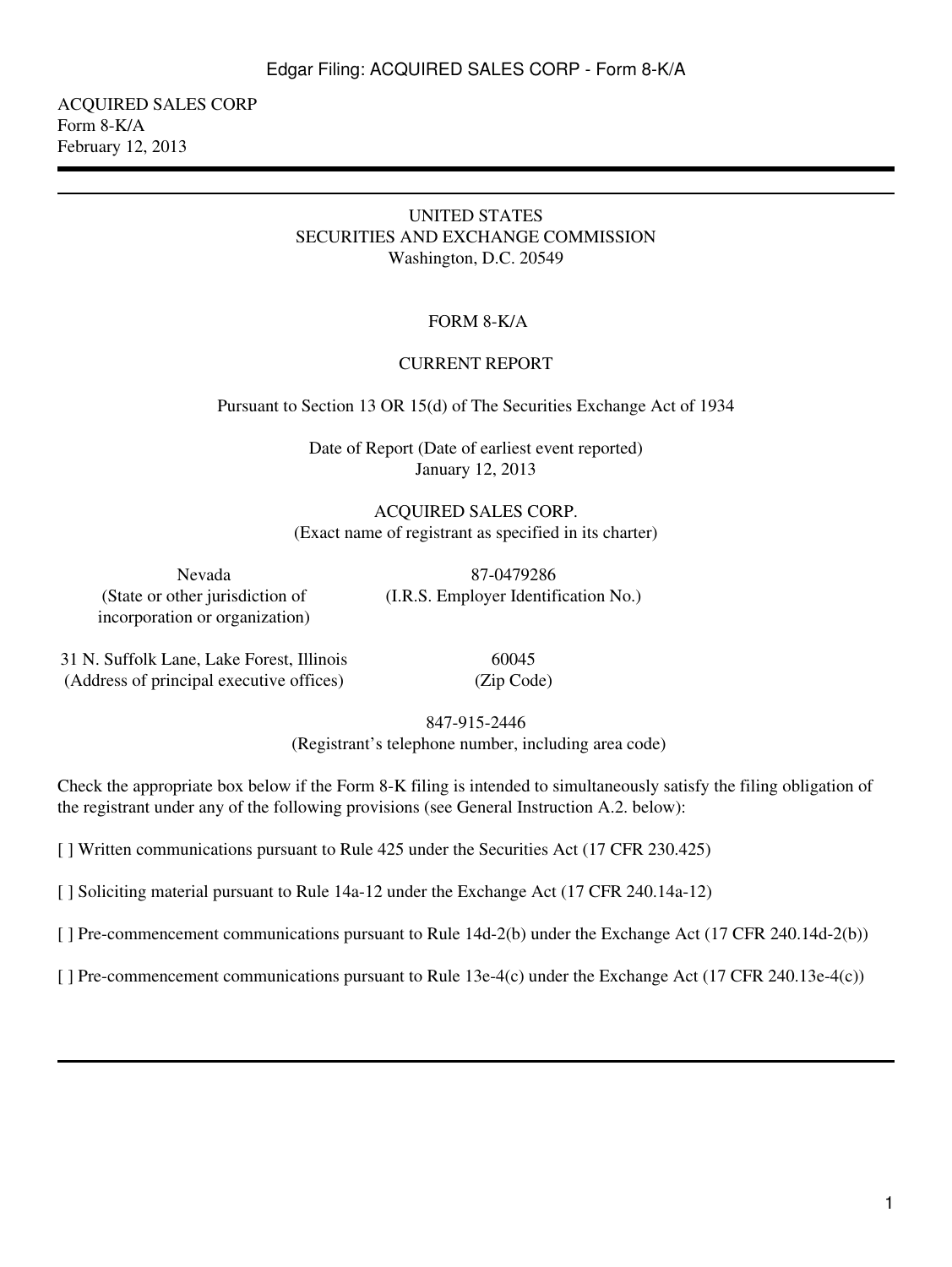#### FORWARD LOOKING STATEMENTS

This Current Report contains certain forward-looking statements, and for this purpose, any statements contained in this Current Report that are not statements of historical fact may be deemed to be forward-looking statements. Without limiting the foregoing, words such as "may," "will," "expect," "believe," "anticipate," "estimate" or "continue" or comparable terminology are intended to identify forward-looking statements. These statements by their nature involve substantial risks and uncertainties, and actual results may differ materially depending on a variety of factors, many of which are not within our control. These factors include, but are not limited to, any factual matters, claims or counterclaims related to any litigation, economic conditions generally in the United States and internationally, and in the markets in which we have and may participate in the future, competition within our chosen industries, the state of our technology and technological advances and plans and our failure to successfully develop, compete in and finance our current and intended business operations.

Item 1.01 Entry into a Material Definitive Agreement.

Acquired Sales Corp., a Nevada corporation (sometimes "we", "us" or the "Company") and privately held and unrelated limited liability company Drumright Group, LLC ("Drumright"), executed and delivered a Stock Purchase Agreement on January 12, 2013 (the "SPA"). The principal terms of the SPA were as follows: (i) the Company would sell its subsidiary Cogility Software Corporation ("Cogility") to Drumright; (ii) the Company would receive three cash payments: an amount equal to \$4,000,000 less the aggregate liabilities of Cogility on the closing date; \$1,500,000 on the six month anniversary of the closing date subject to a possible delay as set forth in the Agreement; and \$1,500,000 on the one year anniversary of the closing date; (iii) the Company would be responsible for all expenses of Cogility and the Company would collect all accounts receivable in regard to work completed by Cogility, through January 31, 2013, with expenses and revenue transitioning to Drumright thereafter; (iv) prior to the closing of the SPA, Cogility would assign to the Company's subsidiary Defense & Security Technology Group, Inc. ("DSTG"), a contract to create so-called "legal analytics" software and, as a result, the "legal analytics" software contract would remain an asset of the Company (through its wholly owned subsidiary DSTG) and a part of the Company's continued business operations.

The SPA contained customary and usual representations and warranties of the parties, along with various covenants to be observed and conditions to the obligations of each to close the SPA. A copy of the SPA was attached to the our Current Report on Form 8-K dated January 16, 2013, and filed with the SEC on January 16, 2013, and which is incorporated herein by reference.

The SPA does not require and is not expected to result in any change of the Company's board of directors or officers. The SPA does not require the issuance of any of the Company's securities. The SPA does not require and is not expected to result in any change of control of the Company. Pursuant to Nevada law, as interpreted by the Company, the sale of Cogility does not require the vote or approval of the Company's stockholders because it does not constitute the sale of all of the Company's assets. We expect to use the cash infusion from the SPA and the remaining DSTG contracts to continue operations and business expansions and acquisitions for the foreseeable future.

Item 2.01 Completion of Acquisition or Disposition of Assets.

On February 11, 2013, we completed the disposition of assets as further described in Item 1.01. The sale of all of the capital stock of our subsidiary, Cogility, to Drumright was in exchange for \$3,675,000 in cash, \$300,000 in cash that was placed in a trust account for settlement of any potential claims, a \$2,700,000 receivable and a \$300,000 contingent receivable. The \$2,700,000 is receivable as follows: \$1,200,000 on August 11, 2013 and \$1,500,000 on February 11, 2014. As part of the SPA, as amended, we were required to use the \$3,675,000 down payment, to the extent necessary, to pay all of Cogility's liabilities, including liabilities that were secured by Cogility's assets or capital stock. Cogility is in the process of signing a material contract with a contractor to the U.S. Government. The \$300,000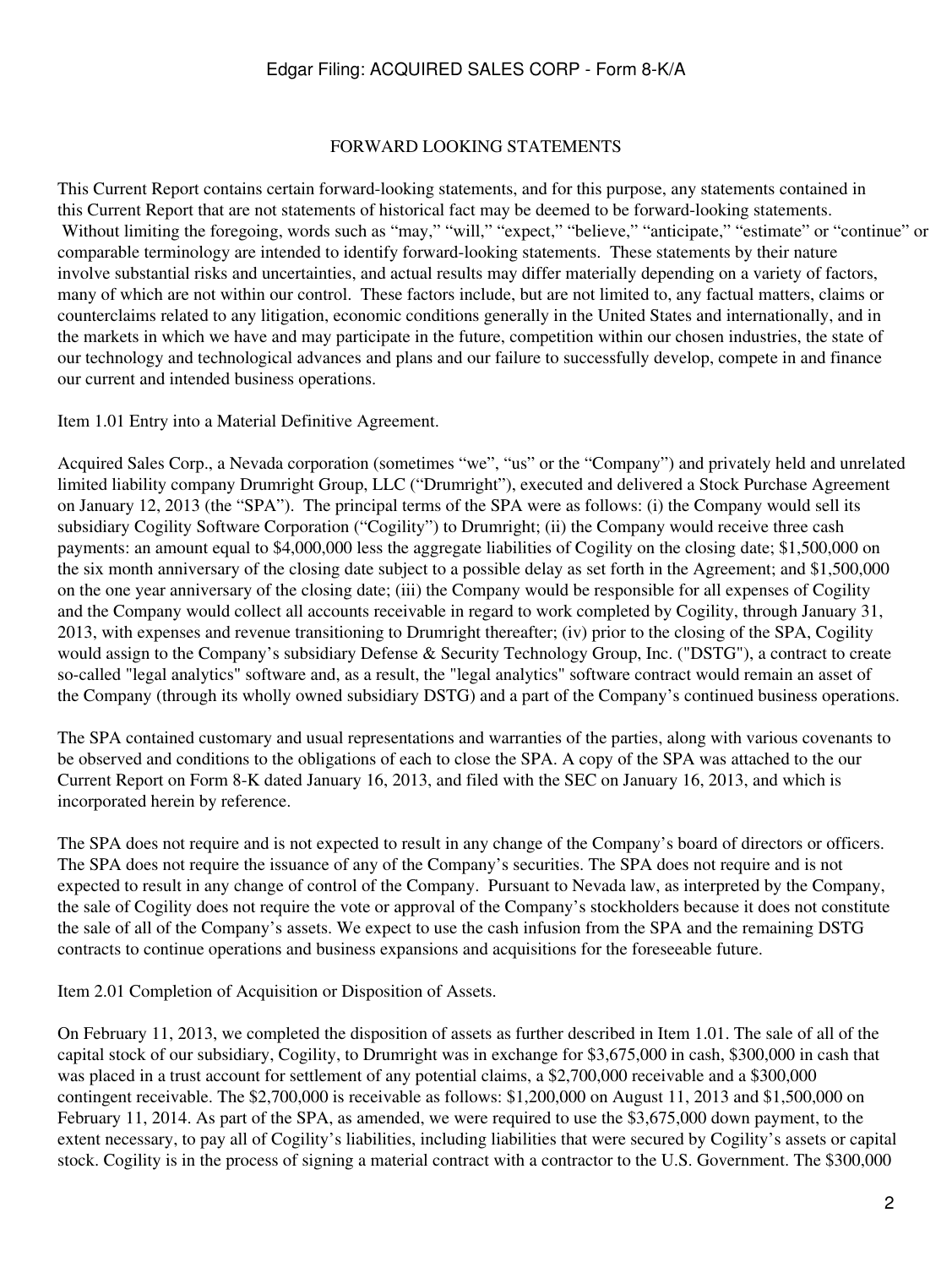contingent receivable is due on August 11, 2013; however, to the extent that funding of the material contract is delayed beyond March 1, 2013, the contingent receivable will be reduced by \$100,000 per month of delay up to a maximum reduction of \$300,000.

Accounting Treatment of the SPA

In the pro forma financial statements filed herewith, the historical results of Cogility's operations have been reclassified to discontinued operations. Interest expense and loss on extinguishment of debt are a consolidated cost of financing and have not been reclassified to discontinued operations. Under the terms of the SPA, we were required to transfer Cogility to Drumright without any liabilities, except certain liabilities associated with ongoing-business operations. To accomplish this requirement, the \$3,675,000 down payment was placed into an escrow account and to the extent necessary was used to pay Cogility's liabilities, including liabilities that were secured by Cogility's assets or its capital stock.

1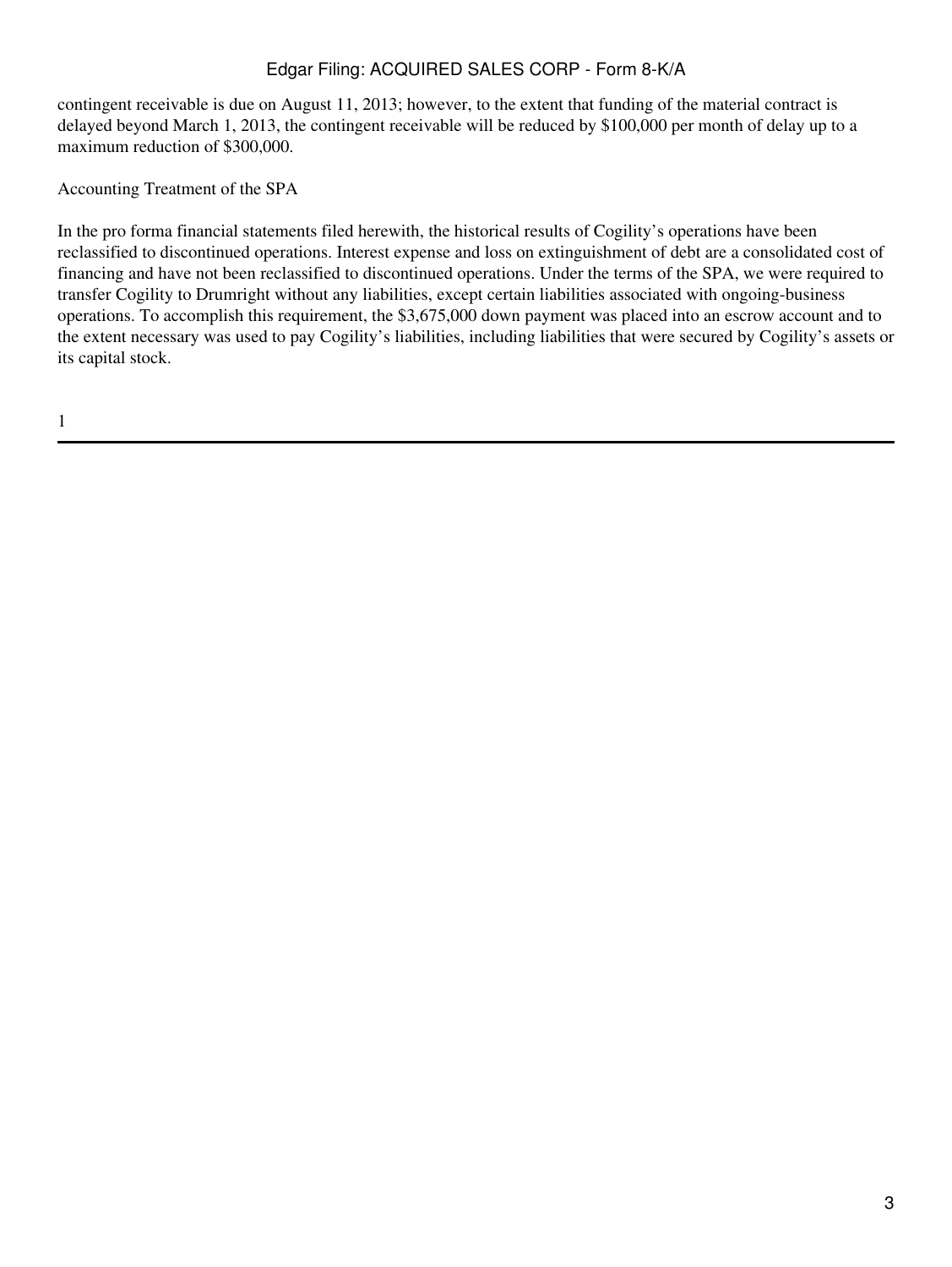Item 9.01 Financial Statements and Exhibits.

(b) Pro forma financial information.

Exhibit Exhibit Description No.  $10.25**$ <br>10.26 Stock Purchase Agreement dated January 12, 2013 Amendment No. 1 Stock Purchase Agreement

\*\*Filed with Form 8-K in January 16, 2013.

## SIGNATURES

Pursuant to the requirements of the Securities and Exchange Act of 1934, the Registrant has duly caused this Current Report to be signed on its behalf by the undersigned hereunto duly authorized.

ACQUIRED SALES CORP

/s/ Gerard M. Jacobs Gerard M. Jacobs Chief Executive Officer

Dated: February 12, 2013

2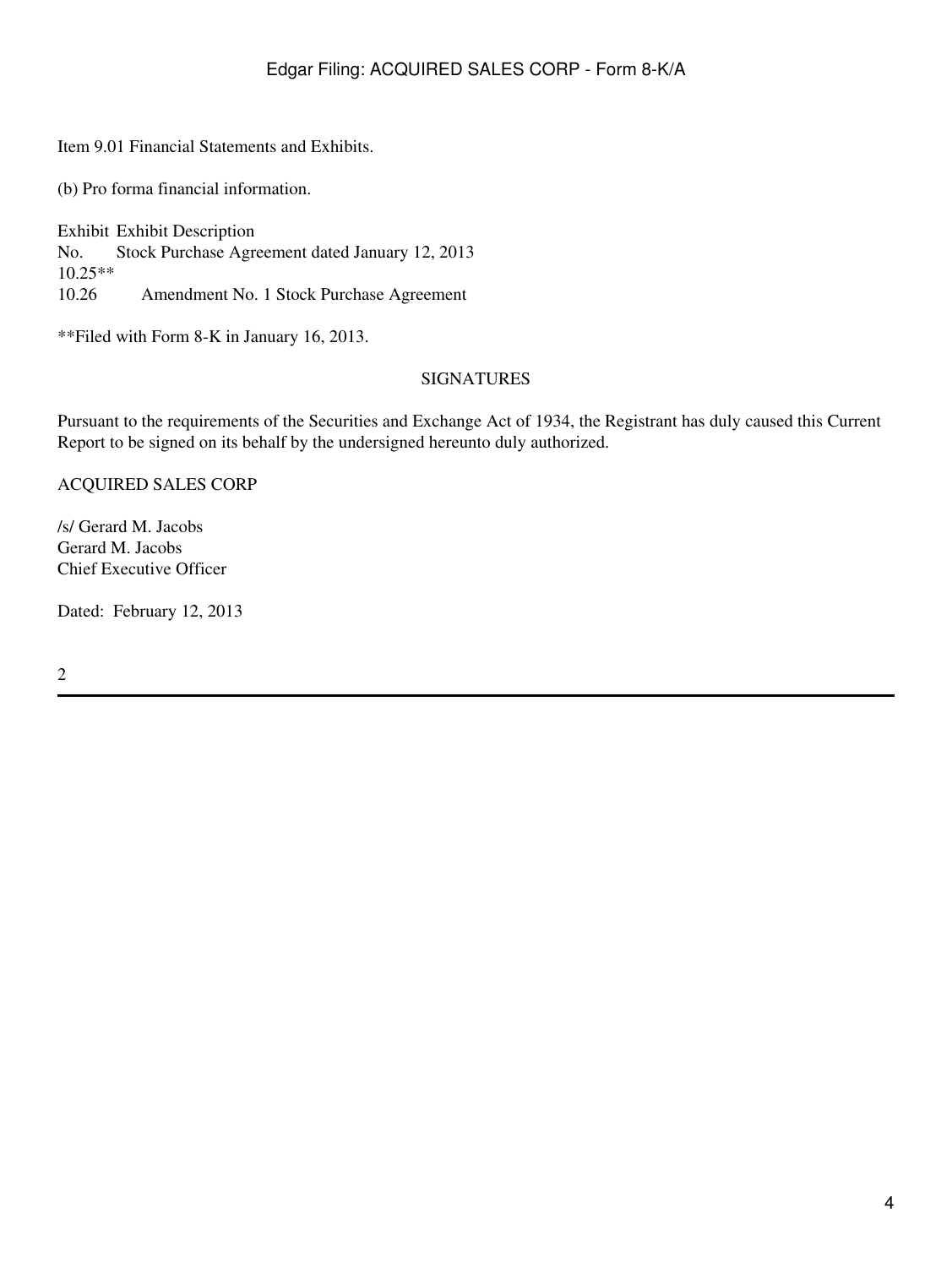#### ACQUIRED SALES CORP. AND SUBSIDIARIES UNAUDITED PRO FORMA CONDENSED CONSOLIDATED FINANCIAL INFORMATION

On February 11, 2013, Acquired Sales Corp. ("Acquired Sales") closed the sale of all of the capital stock of its subsidiary, Cogility Software Corporation ("Cogility"), to Drumright Group, LLC in exchange for \$3,675,000 in cash, \$300,000 in cash that was placed in a trust account for settlement of any potential claims, a \$2,700,000 receivable and a \$300,000 contingent receivable. The \$2,700,000 is receivable \$1,200,000 on August 11, 2013 and \$1,500,000 on February 11, 2014. Acquired Sales was required to use the \$3,675,000 down payment, to the extent necessary, to pay all of Cogility's liabilities, including liabilities that were secured by Cogility's assets or capital stock. Cogility is in the process of signing a material contract with a contractor to the U.S. Government. The \$300,000 contingent receivable is due on August 11, 2013; however, to the extent that funding of the material contract is delayed beyond March 1, 2013, the contingent receivable will be reduced by \$100,000 per month of delay up to a maximum reduction of \$300,000.

The following unaudited pro forma financial information includes adjustments to the historical consolidated financial statements of Acquired Sales Corp. and subsidiaries that give effect to events that are directly attributable to the transaction and factually supportable. The following unaudited pro forma condensed consolidated balance sheet as of September 30, 2012 has been prepared to present the effects on the historical consolidated financial position of Acquired Sales Corp. and subsidiaries as though the sale of Cogility and the payment of the liabilities had occurred on September 30, 2012. The unaudited pro forma condensed consolidated statements of operations for the nine months ended September 30, 2012 and for the year ended December 31, 2011 have been prepared to present the effects on the historical results of operations of Acquired Sales Corp. and subsidiaries as though the sale of Cogility had occurred at the beginning of each of those periods.

Pro forma financial information is intended to provide investors with information about the continuing impact of a transaction by showing how a specific transaction might have affected historical financial statements by illustrating the scope of the change in the historical financial position and results of operations. The pro forma adjustments made to the historical financial information give effect to events that are directly attributable to the sale of Cogility and that are expected to have a continuing impact.

The unaudited pro forma condensed consolidated financial statements set forth below are not factual and there can be no assurance that the actual results of operations would not have differed significantly from those set forth below or that the impact of the sale of Cogility in the future will not differ significantly from those presented below. Accordingly, the unaudited pro forma condensed consolidated financial statements are presented for illustrative purposes only and do not purport to represent, and are not necessarily indicative of, what our actual financial position and results of operations would have been had the sale of Cogility occurred on the dates indicated, nor are they indicative of our future financial position or results of operations. Readers of this pro forma financial information are cautioned not to place undue reliance on such information and no one makes any representation regarding the information set forth below or what the ultimate performance of Acquired Sales will be in comparison to it.

The unaudited pro forma condensed consolidated financial statements do not purport to present the financial position or results of operations of the Company had the transactions and events assumed therein occurred on the dates specified, nor are they necessarily indicative of the results of operations that may be achieved in the future.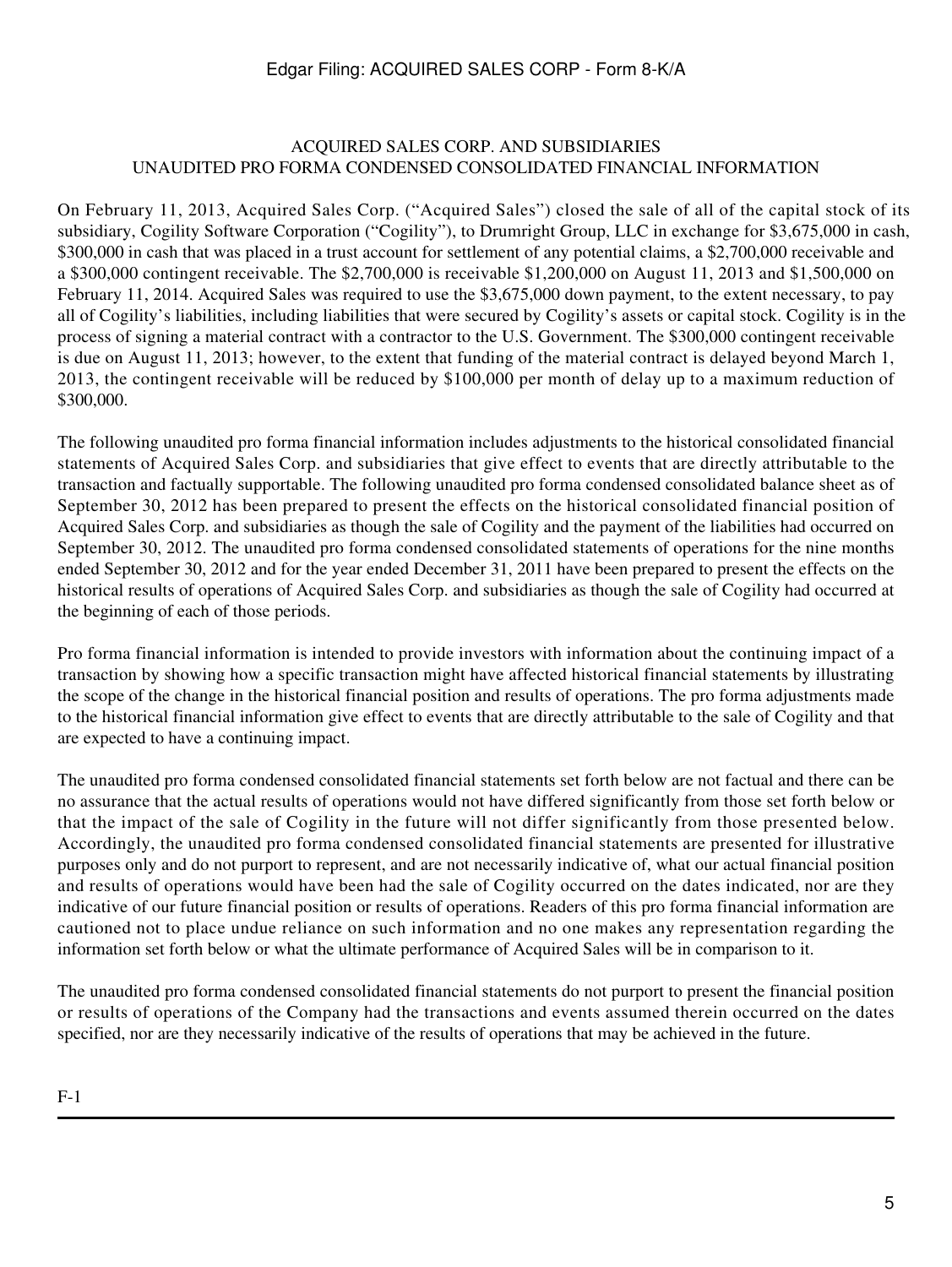## ACQUIRED SALES CORP. AND SUBSIDIARIES UNAUDITED PRO FORMA CONDENSED CONSOLIDATED BALANCE SHEET SEPTEMBER 30, 2012

|                                                    |                           |                          |     | Pro Forma |                             |                 |
|----------------------------------------------------|---------------------------|--------------------------|-----|-----------|-----------------------------|-----------------|
|                                                    |                           | Historical               |     |           | Adjustments                 | Pro Forma       |
| <b>ASSETS</b>                                      |                           |                          |     |           |                             |                 |
| <b>Current Assets</b>                              |                           |                          |     |           |                             |                 |
| Cash                                               | $\boldsymbol{\mathsf{S}}$ | 110,227                  | (a) | $\$\$     | 3,604,796                   |                 |
|                                                    |                           |                          | (b) |           | $(3,252,863)$ \$            | 462,160         |
| Restricted cash                                    |                           |                          | (a) |           | 300,000                     | 300,000         |
| Accounts receivable                                |                           | 257,884                  |     |           |                             | 257,884         |
| Receivable from sale of                            |                           |                          |     |           |                             |                 |
| operating subsidiary                               |                           |                          | (a) |           | 2,700,000                   | 2,700,000       |
| Prepaid expenses                                   |                           | 44,022                   |     |           |                             | 44,022          |
| <b>Total Current Assets</b>                        |                           | 412,133                  |     |           | 3,351,933                   | 3,764,066       |
| Property and Equipment, net                        |                           | 31,561                   | (a) |           | (30,045)<br>$\lambda$       | 1,516           |
| <b>Intangible Assets</b>                           |                           | 413,549                  |     |           |                             | 413,549         |
| Deposits                                           |                           | 5,400                    | (a) |           | (500)<br>$\lambda$          | 4,900           |
| <b>Total Assets</b>                                | \$                        | 862,643                  |     | \$        | 3,321,388                   | \$<br>4,184,031 |
| <b>LIABILITIES AND SHAREHOLDERS' DEFICIT</b>       |                           |                          |     |           |                             |                 |
| <b>Current Liabilities</b>                         |                           |                          |     |           |                             |                 |
| Trade accounts payable                             | \$                        | 370,224                  | (b) | \$        | (351,759)<br>$\lambda$      | \$<br>18,465    |
| <b>Accrued liabilities</b>                         |                           | 121,711                  | (b) |           | (116, 911)                  |                 |
|                                                    |                           |                          | (c) |           | (4,800)<br>$\mathcal{E}$    |                 |
| Billings in excess of costs on                     |                           |                          |     |           |                             |                 |
| uncompleted contracts                              |                           | 251,357                  |     |           |                             | 251,357         |
| Unearned revenue                                   |                           | 4,045                    | (c) |           | (4,045)                     |                 |
| Accrued compensation                               |                           | 695,317                  | (b) |           | (673, 623)<br>$\lambda$     | 21,694          |
|                                                    |                           |                          |     |           |                             |                 |
| Notes payable, current portion                     |                           | 130,070                  | (b) |           | (130,070)<br>$\lambda$      |                 |
| Notes payable - related parties,                   |                           |                          |     |           |                             |                 |
| current portion                                    |                           | 1,348,000                | (b) |           | (1,085,500)                 |                 |
|                                                    |                           |                          | (d) |           | (262, 500)<br>$\rightarrow$ |                 |
| <b>Total Current Liabilities</b>                   |                           | 2,920,724                |     |           | (2,629,208)                 | 291,516         |
| Long-Term Liabilities                              |                           |                          |     |           |                             |                 |
| Notes payable - related parties                    |                           | 340,745                  | (b) |           | (340, 745)                  |                 |
| Notes payable                                      |                           | 475,468                  | (b) |           | (475, 468)<br>$\lambda$     |                 |
| <b>Total Long-Term Liabilities</b>                 |                           | 816,213                  |     |           | (816, 213)                  |                 |
| Shareholders' Deficit                              |                           |                          |     |           |                             |                 |
| Preferred stock                                    |                           |                          |     |           |                             |                 |
| Common Stock, \$0.001 par value 100,000,000 shares |                           |                          |     |           |                             |                 |
| authorized; 2,963,444 shares                       |                           |                          |     |           |                             |                 |
| outstanding, pro forma                             |                           | 2,878                    | (d) |           | 86                          | 2,964           |
| Additional paid-in capital                         |                           | 8,062,353                | (d) |           | 271,957                     | 8,334,310       |
| <b>Accumulated deficit</b>                         |                           | (10,939,525)             | (a) |           | 6,574,251                   |                 |
|                                                    |                           |                          | (b) |           | (78, 787)<br>$\lambda$      |                 |
|                                                    |                           |                          | (c) |           | 8,845                       |                 |
|                                                    |                           |                          | (d) |           | (9, 543)<br>$\mathcal{E}$   | (4,444,759)     |
| <b>Total Shareholders' Deficit</b>                 |                           | (2,874,294)<br>$\lambda$ |     |           | 6,766,809                   | 3,892,515       |
|                                                    | \$                        | 862,643                  |     | \$        | 3,321,388                   | \$4,184,031     |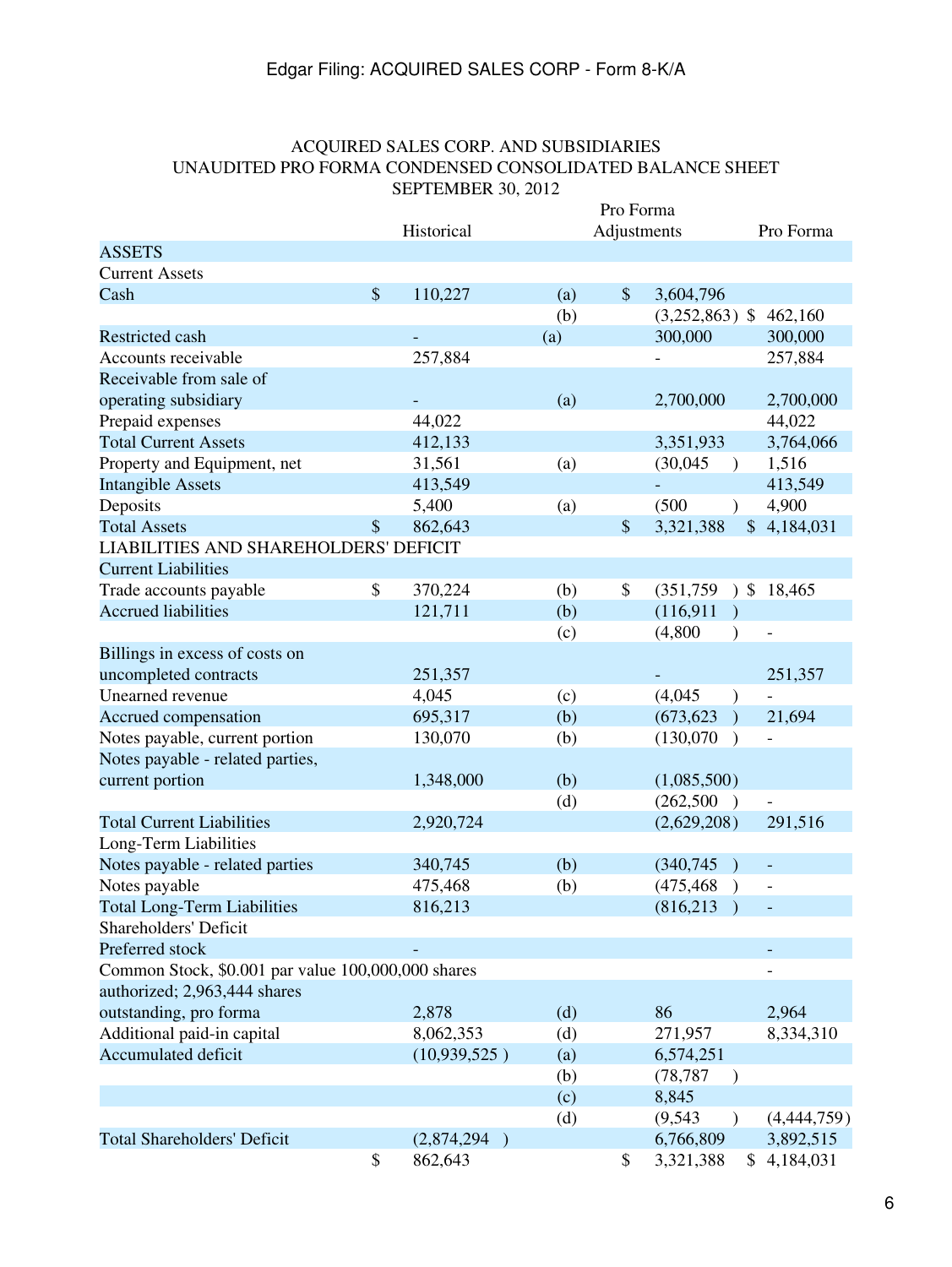Total Liabilities and Shareholders' Deficit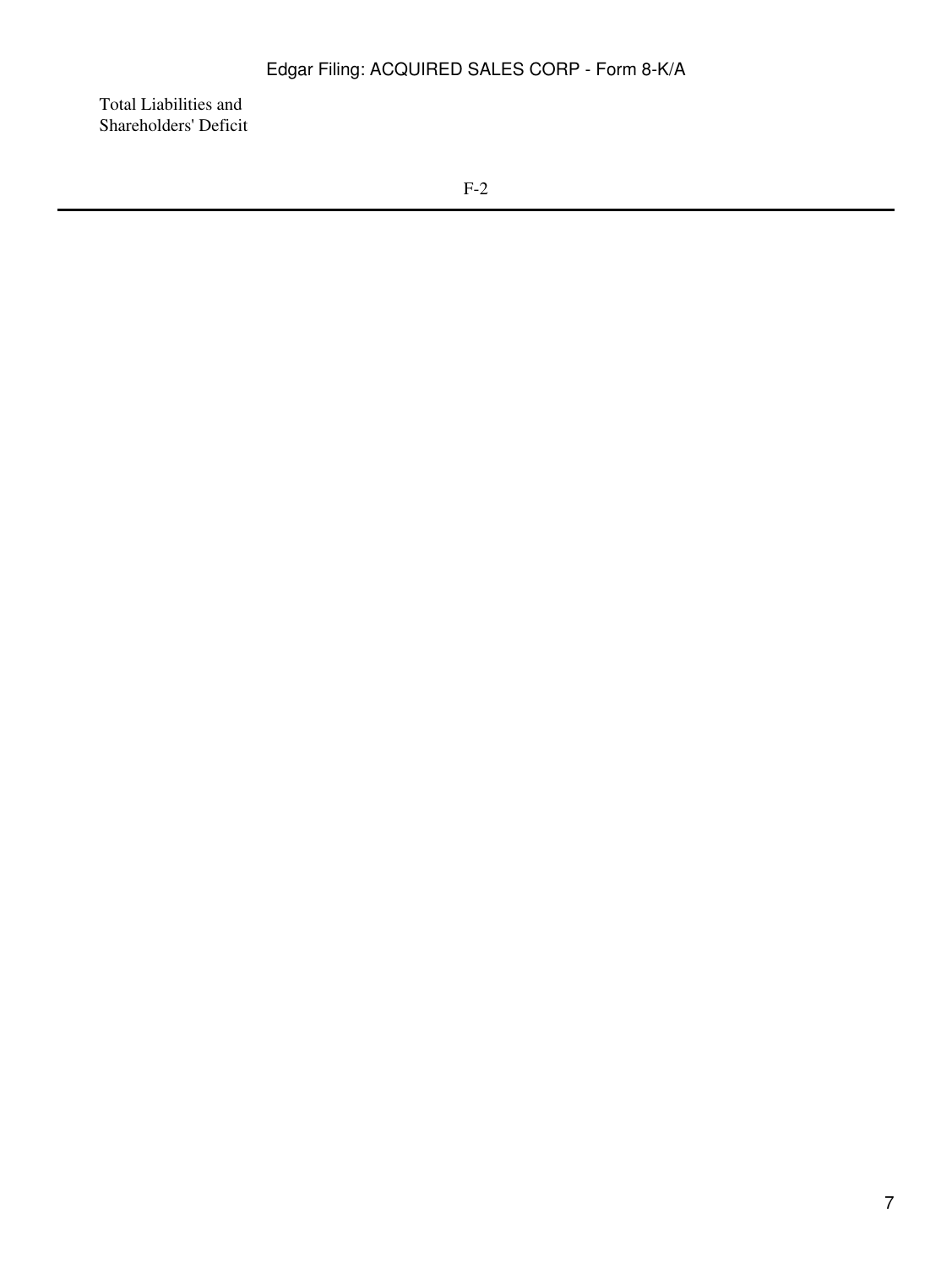## ACQUIRED SALES CORP. AND SUBSIDIARIES UNAUDITED PRO FORMA CONDENSED CONSOLIDATED STATEMENT OF OPERATIONS FOR THE NINE MONTHS ENDED SEPTEMBER 30, 2012

|                                     |                   | Pro Forma |               | Pro Forma         |  |
|-------------------------------------|-------------------|-----------|---------------|-------------------|--|
|                                     | Historical        |           | Adjustments   | Results           |  |
| Consulting services revenue         | \$<br>2,128,146   | (a)       | \$(1,877,746) | 250,400           |  |
| Maintenance and support revenue     | 55,161            | (a)       | (55, 161)     |                   |  |
| <b>Total Revenue</b>                | 2,183,307         |           | (1,932,907)   | 250,400           |  |
| Cost of services                    | 1,288,428         | (a)       | (933, 290)    | 355,138           |  |
| Gross Profit (Loss)                 | 894,879           |           | (999, 617)    | (104, 738)        |  |
| Selling, general and administrative |                   |           |               |                   |  |
| expenses                            | 2,274,274         | (a)       | (1,366,296)   | 907,978           |  |
| Loss from Operations                | (1,379,395)       |           | 366,679       | (1,012,716)       |  |
| Loss from extinguishment of debt    | (99, 820)         | (b)       | (78, 787)     |                   |  |
|                                     |                   | (d)       | (9,543)       | (188, 150)        |  |
| Interest expense                    | (323, 473)        |           |               | (323, 473)        |  |
| Loss Before Income Taxes            | (1,802,688)       |           | 278,349       | (1,524,339)       |  |
| Provision for income taxes          | 800               | (a)       | (800)         |                   |  |
| Loss from Continuing Operations     | \$<br>(1,803,488) |           | \$279,149     | \$<br>(1,524,339) |  |
| Basic and Diluted Loss per Share    |                   |           |               |                   |  |
| from Continuing Operations          | \$<br>(0.65)      |           |               | \$<br>(0.53)      |  |
| Basic and Diluted Weighted-Average  |                   |           |               |                   |  |
| <b>Shares Outstanding</b>           | 2,772,340         |           |               | 2,857,888         |  |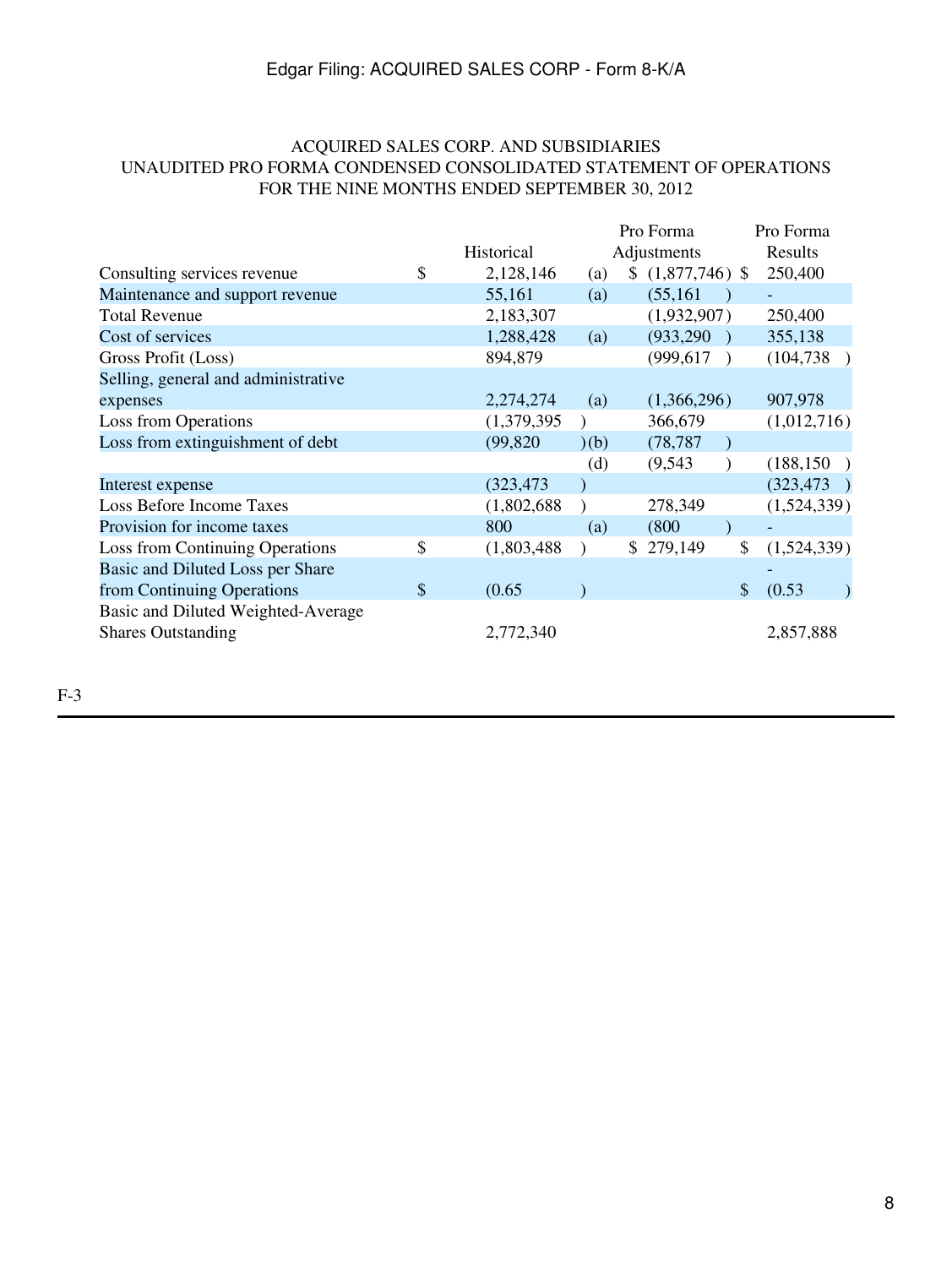### ACQUIRED SALES CORP. AND SUBSIDIARIES UNAUDITED PRO FORMA CONDENSED CONSOLIDATED STATEMENT OF OPERATIONS FOR THE YEAR ENDED DECEMBER 31, 2011

|                                        |               |             |     | Pro Forma     |               | Pro Forma                |  |
|----------------------------------------|---------------|-------------|-----|---------------|---------------|--------------------------|--|
|                                        |               | Historical  |     | Adjustments   |               | Results                  |  |
| Consulting services revenue            | \$            | 390,995     | (a) | \$ (390,995 ) |               |                          |  |
| Maintenance and support revenue        |               | 69,501      | (a) | (69, 501)     |               |                          |  |
| <b>Total Revenue</b>                   |               | 460,496     |     | (460, 496)    |               |                          |  |
| Cost of services                       |               | 192,503     | (a) | (192, 503)    |               | $\overline{\phantom{a}}$ |  |
| Gross Profit (Loss)                    |               | 267,993     |     | (267, 993)    |               |                          |  |
| Selling, general and administrative    |               |             |     |               |               |                          |  |
| expenses                               |               | 4,504,309   | (a) | (4,296,064)   |               | 208,245                  |  |
| <b>Loss from Operations</b>            |               | (4,236,316) |     | 4,028,071     |               | (208, 245)               |  |
| Loss from extinguishment of debt       |               |             | (b) | (78, 787)     |               |                          |  |
|                                        |               |             | (d) | (9, 543)      |               | (88, 330)                |  |
| Interest expense                       |               | (63, 232)   | (a) | 63,232        |               |                          |  |
| <b>Loss Before Income Taxes</b>        |               | (4,299,548) |     | 4,002,973     |               | (296, 575)               |  |
| Provision for income taxes             |               | 800         | (a) | (800)         |               |                          |  |
| <b>Loss from Continuing Operations</b> | $\mathcal{S}$ | (4,300,348) |     | \$4,003,773   | $\mathcal{S}$ | (296, 575)               |  |
| Basic and Diluted Loss per Share       |               |             |     |               |               |                          |  |
| from Continuing Operations             | \$            | (1.86)      |     |               | \$            | (0.12)                   |  |
| Basic and Diluted Weighted-Average     |               |             |     |               |               |                          |  |
| <b>Shares Outstanding</b>              |               | 2,306,710   |     |               |               | 2,392,258                |  |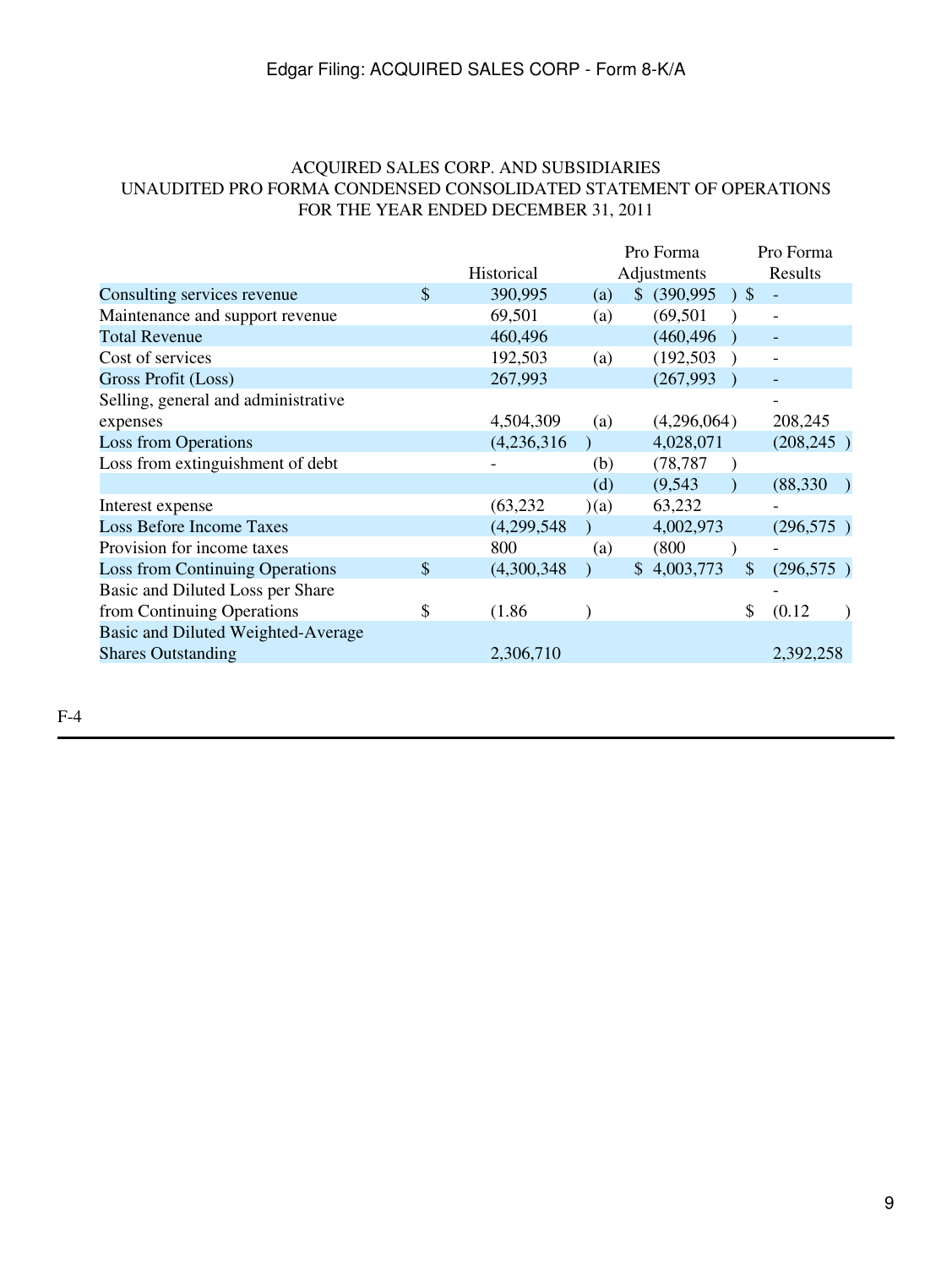#### ACQUIRED SALES CORP. AND SUBSIDIARIES NOTES TO UNAUDITED PRO FORMA CONDENSED CONSOLIDATED FINANCIAL INFORMATION

On January 12, 2013, Acquired Sales Corp. ("Acquired Sales") entered into an agreement with Drumright Group, LLC ("Drumright") that was closed on February 11, 2013, wherein Acquired Sales sold 100% of the capital stock of its subsidiary, Cogility Software Corporation ("Cogility") to Drumright in exchange for \$3,675,000 in cash, \$300,000 in cash that was placed in a trust account for settlement of any potential claims, a \$2,700,000 receivable and a \$300,000 contingent receivable. The \$2,700,000 is receivable \$1,200,000 on August 11, 2013 and \$1,500,000 on February 11, 2014. Cogility is in the process of signing a material contract with a contractor to the U.S. Government. The \$300,000 contingent receivable is due on August 11, 2013; however, to the extent that funding of the material contract is delayed beyond March 1, 2013, the contingent receivable will be reduced by \$100,000 per month of delay up to a maximum reduction of \$300,000. Acquired Sales was responsible for all costs and expenses and retained all accounts receivable relating to work performed by Cogility on revenue contracts through January 31, 2013, with those costs, expenses and revenue transitioning to Drumright thereafter. Acquired Sales retained a contract to create "legal analytics" software.

(a)Interest was not imputed on the receivable due to its short term. The following is a summary of the proceeds from the sale, the carrying amount of the Cogility's assets sold at September 30, 2012 and the gain on the sale that would have been recognized had the sale occurred on September 30, 2012:

| Proceeds:                            |    |           |
|--------------------------------------|----|-----------|
| Cash                                 | \$ | 3,675,000 |
| <b>Restricted cash</b>               |    | 300,000   |
| Receivable                           |    | 2,700,000 |
| Total proceeds from sale             |    | 6,675,000 |
| Carrying amount of assets sold:      |    |           |
| Cash                                 |    | 70,204    |
| Property and equipment               |    | 30,045    |
| Deposit                              |    | 500       |
| Total carrying amount of assets sold |    | 100,749   |
| Gain on Sale                         | S  | 6,574,251 |

The historical results of Cogility's operations have been reclassified to discontinued operations. Interest expense and loss on extinguishment of debt are a consolidated cost of financing and have not been reclassified to discontinued operations.

(b)Under the terms of the agreement, Acquired Sales was required to transfer Cogility to Drumright without any liabilities. To accomplish this requirement, \$3,675,000 of the down payment was placed into an escrow account and to the extent necessary was used to pay Cogility's liabilities, including liabilities that were secured by Cogility's assets or its capital stock. In addition, Acquired Sales was required to place \$300,000 of the down payment into a trust account as a reserve against certain potential future claims against Cogility.

If the sale had occurred on September 30, 2012, Acquired Sales would have recognized a \$78,787 loss on extinguishment of debt as a result of paying \$520,000 of notes payable to third parties and \$375,000 of notes payable to related parties that were carried at a discount from their face values. The liabilities that would have been paid at September 30, 2012 were as follows:

| Trade accounts payable | \$351,759 |
|------------------------|-----------|
| Accrued liabilities    | 116.911   |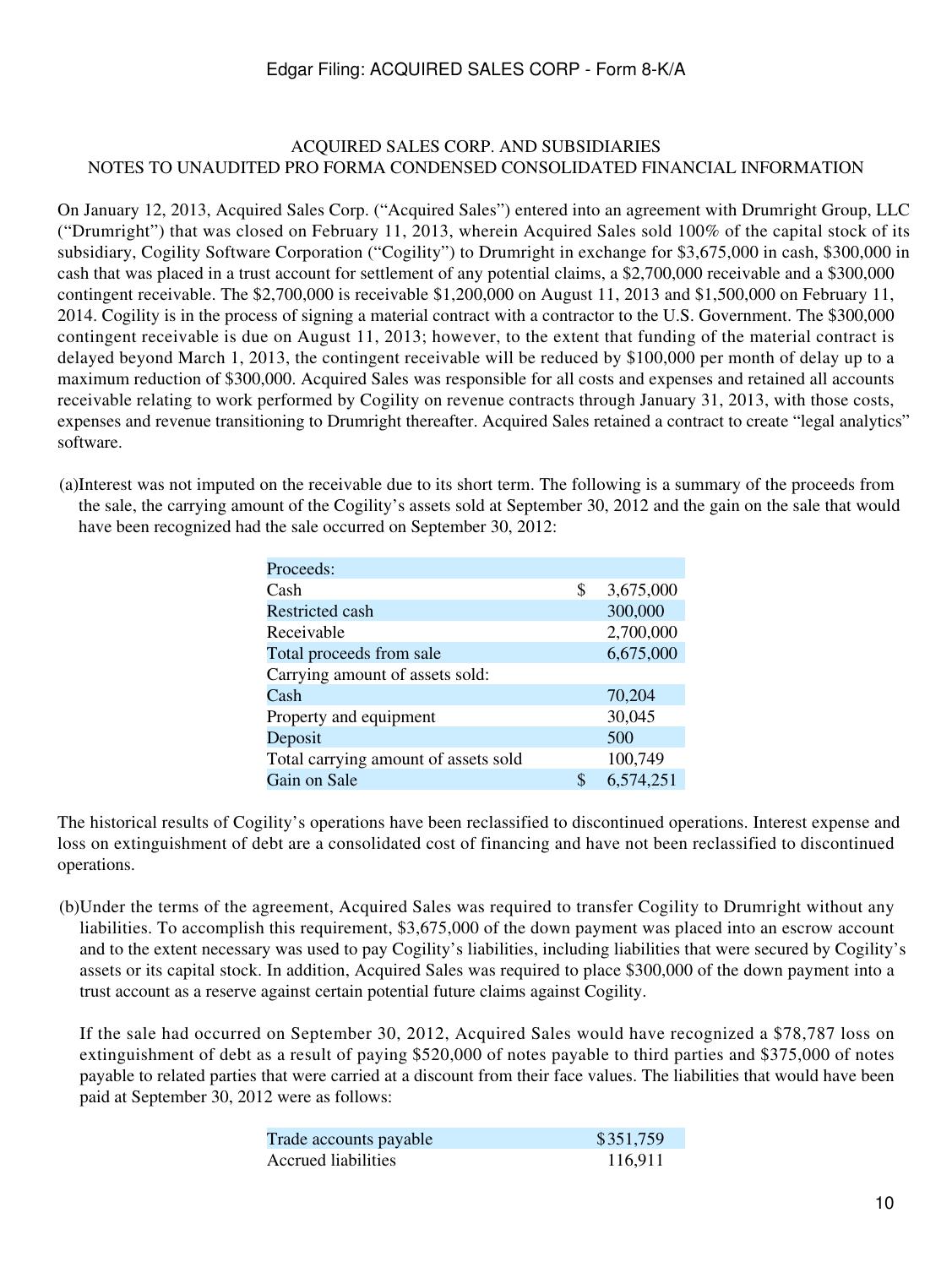| Accrued compensation            | 673.623     |
|---------------------------------|-------------|
| Notes payable                   | 650,070     |
| Notes payable - related parties | 1,460,500   |
| Total Liabilities Paid          | \$3,252,863 |

(c)At September 30, 2012, Cogility had \$8,845 of customer deposits and unearned revenue that would have been recognized as revenue and reclassified to discontinued operations.

F-5